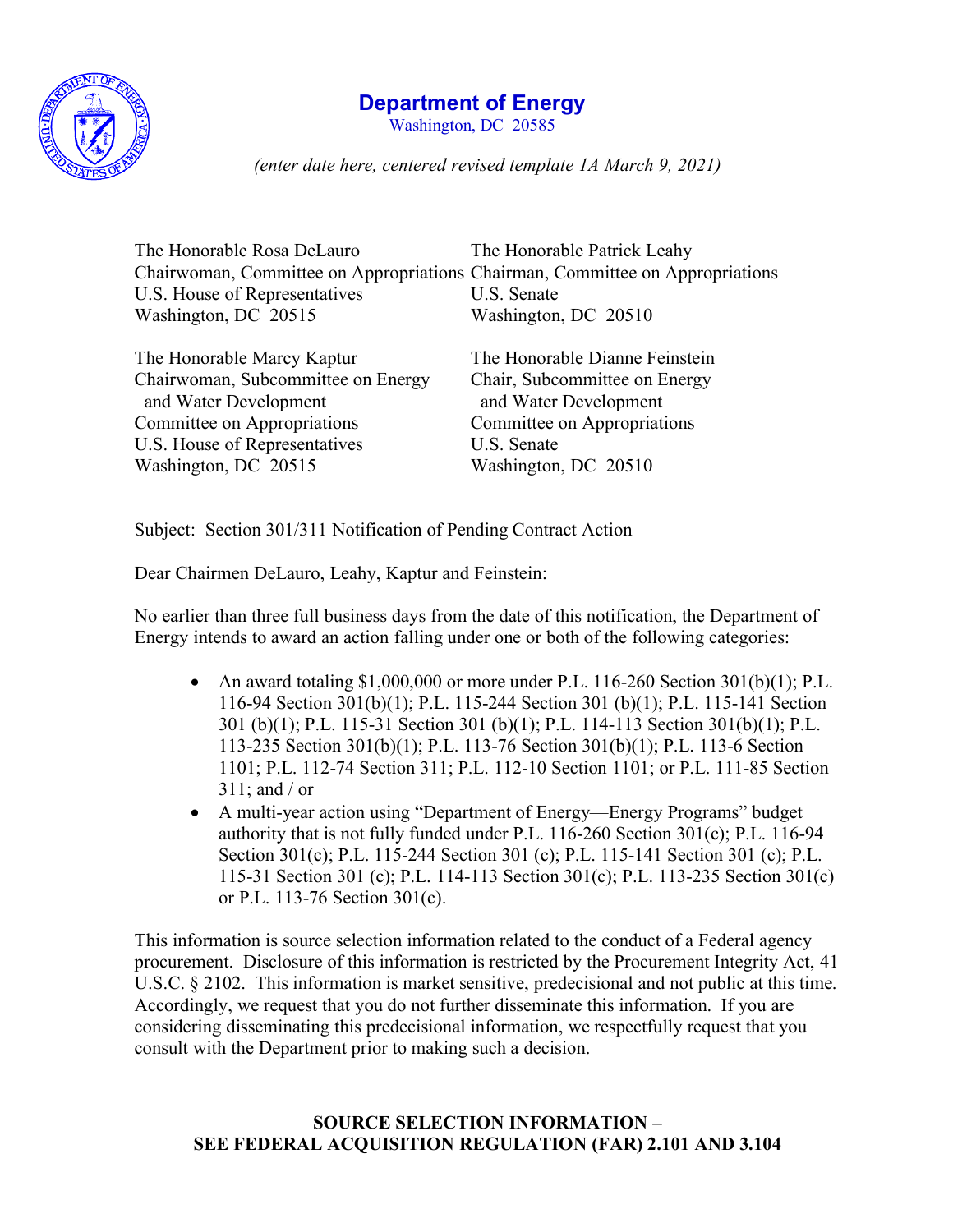This *(if it is a multi-year action not fully funded, insert "a multi-year" before "action")* action, in support of the Department of Energy, *(insert the name of the DOE Office that this action supports)*, is as follows: (*State the following in bullet format)*

- Funding is being provided for *(contract, order, or call)* number *(fill-in),* entitled ("*provide title").* The DOE appropriated funds dollar value of this award is *(\$ dollar amount to the nearest dollar state to include options if it applies)* from fiscal year 20(*XX enter fiscal year)* appropriations*.* These funds are from (*program office name and program name). (If the award uses multiple FY funds or multiple program offices and/or program names, then the notice shall be in a table format and will need to provide this information and the dollar amount per program name. See AL/FAL sample table.)*
- The contractor is *(name of the contractor),* located in *(name city and state).*
- *Provide a short description of the contract or order if the title is insufficient alone to provide the reader with a clear understanding of what is being procured. (Ex.* The contractor will provide *(insert description).)*
- *For applicable multi-year action, provide a brief explanation justifying future funds. (Ex.* This multi-year action will use future funds to (*insert explanation).) If it is not a multi-year action, then delete this bullet.*

Staff from the External Coordination team will follow up with additional details as appropriate. If you have any questions, please contact Ms. Katie Donley, Deputy Director for External Coordination, Office of the Chief Financial Officer at 202-586-0176.

Sincerely,

*Name of Head of Contracting Activity or delegated Procurement Director Title Contracting Activity Office Name*

cc: The Honorable Kay Granger Ranking Member Committee on Appropriations U.S. House of Representatives

The Honorable Richard Shelby Vice Chairman Committee on Appropriations U.S. Senate

> **SOURCE SELECTION INFORMATION – SEE FEDERAL ACQUISITION REGULATION (FAR) 2.101 AND 3.104**